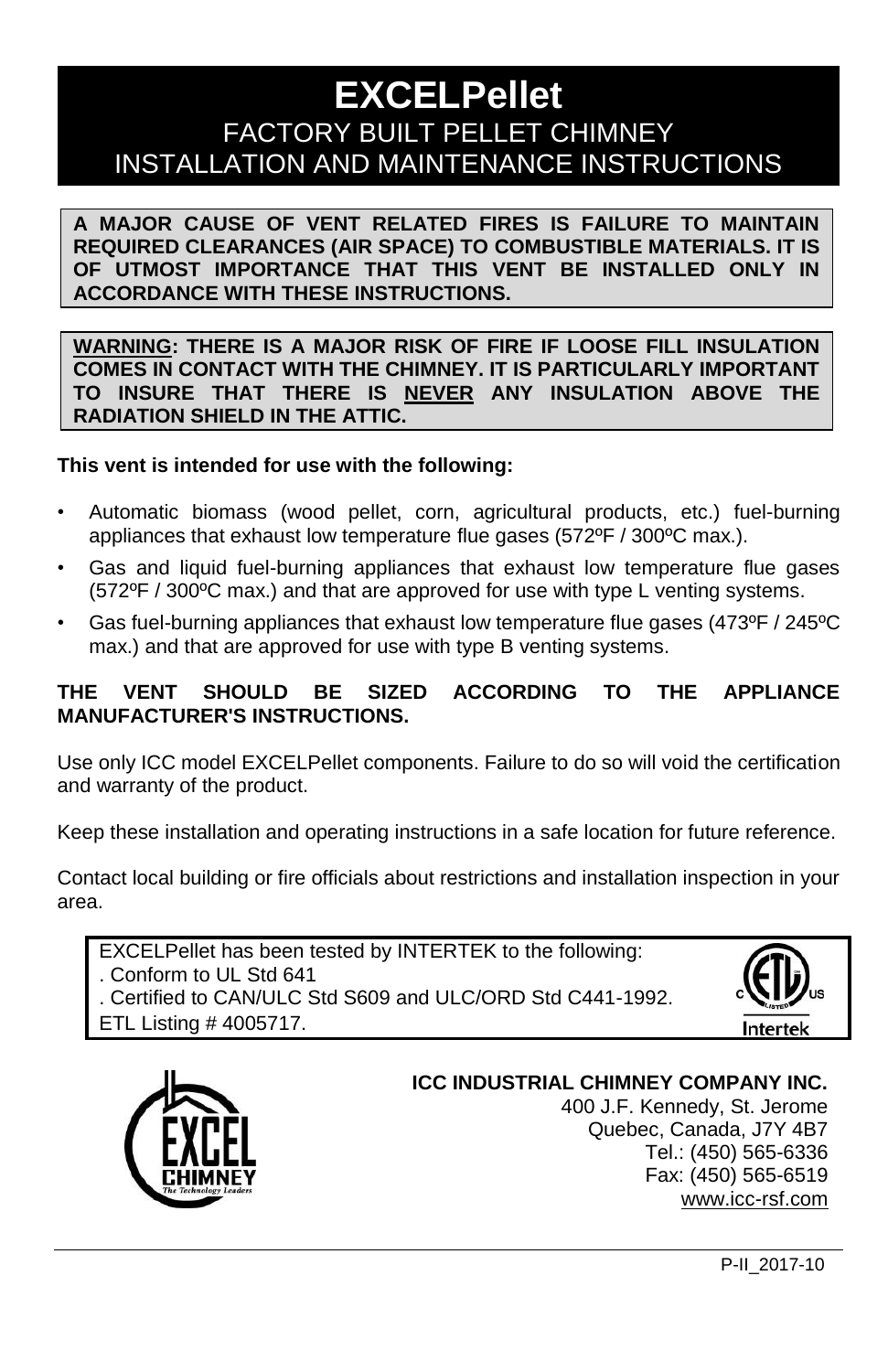#### **TABLE OF CONTENTS**

## **EXCELPellet TECHNICAL SPECIFICATIONS**

| <b>Materials:</b>                             |                       |                                          |                                      |  |
|-----------------------------------------------|-----------------------|------------------------------------------|--------------------------------------|--|
| Exterior (casing):                            | .019" Galvalume Steel |                                          |                                      |  |
| Interior Flue:                                | .016" Stainless Steel |                                          |                                      |  |
| Insulation:                                   | 3/8" Air Space        |                                          |                                      |  |
| Gasket:                                       | Silicone Rubber       |                                          |                                      |  |
| <b>Inside Diameter</b>                        |                       | 3 Inch                                   | 4 Inch                               |  |
| <b>Outside Diameter</b>                       |                       | 3.3/4"                                   | 4.3/4"                               |  |
| Weight/Foot (lb/ft.)                          |                       |                                          | 1.6                                  |  |
| <b>Rough Opening Required</b>                 |                       |                                          |                                      |  |
| Ceiling Supports / Radiation Shield (PSA)     |                       | 5 3/4" x 5 3/4"                          | 6 3/4" x 6 3/4"                      |  |
| Square Support / Radiation Shield (PSS)       |                       | 6 3/4" x 6 3/4"                          | 6 3/4" x 6 3/4"                      |  |
| Insulated Wall Thimble (PWT)                  |                       | $61/2$ " x 6 $1/2$ "<br>or $61/2"$ round | 7 1/2" x 7 1/2"<br>or $71/2$ " round |  |
| Insulated Wall Thimble w/ Outside Air (PWTOI) |                       | 6 3/4" x 6 3/4"                          | 7 3/4" x 7 3/4"                      |  |
| Insulated Wall Thimble w/ Air Channel (PWTOC) |                       | 6 3/4" x 6 3/4"                          | 7 3/4" x 7 3/4"                      |  |
| Masonry Chimney Adapter (PAM)                 |                       | 6" to 8" dia.                            | 6" to 8" dia.                        |  |
| <b>Maximum Support capacity</b>               |                       |                                          |                                      |  |
| Ceiling Supports / Radiation Shield (PSA)     |                       | 30 feet                                  | 25 feet                              |  |
| Square Support/Radiation Shield (PSS)         |                       | 37 feet                                  | 30 feet                              |  |
| Adjustable Wall Support (PSW)                 |                       | 21 feet                                  | 17 feet                              |  |
| <b>Clearances</b>                             |                       |                                          |                                      |  |
| Clearance to combustibles                     |                       | 1"                                       | 1"                                   |  |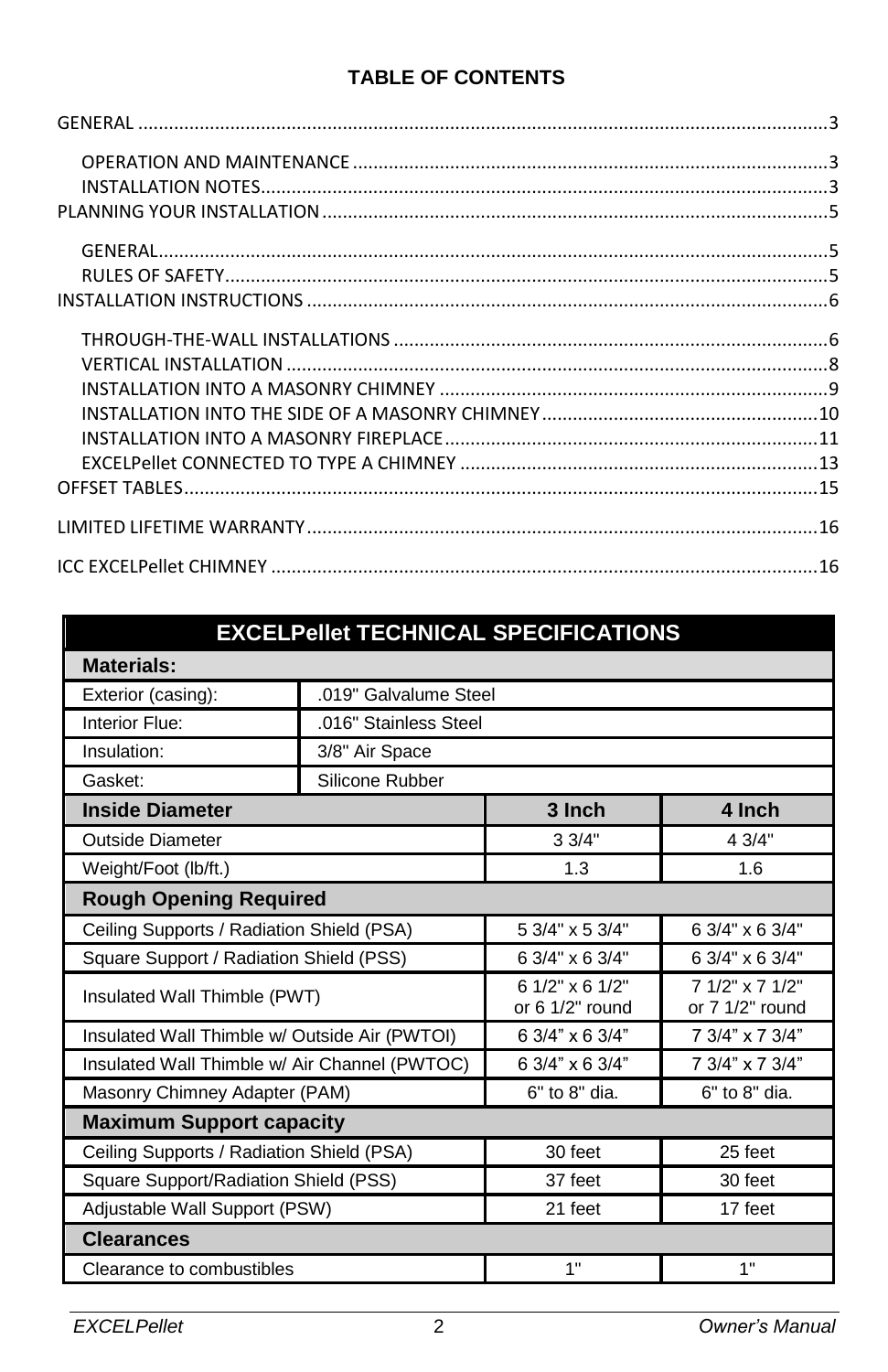# <span id="page-2-0"></span>**GENERAL**

#### <span id="page-2-1"></span>*OPERATION AND MAINTENANCE*

KEEP YOUR VENT CLEAN. When using a biomass fuel-burning appliance, we recommend that you:

- 1. Initially inspect the vent system weekly. From this you will learn if your appliance needs fine tuning.
- 2. THE VENT SHOULD BE INSPECTED AT LEAST ONCE EVERY TWO MONTHS DURING THE HEATING SEASON to determine if ash or soot has built up. When a maximum of 1/4" thickness of build-up has accumulated, it should be removed to reduce the risk of a chimney fire.
- 3. Have your vent cleaned by a qualified chimney sweep. If you want to clean your vent yourself, use a properly fitting brush. Do not use a brush that will scratch the stainless steel interior of the vent. Use of an oversize brush may damage the vent.

#### <span id="page-2-2"></span>*INSTALLATION NOTES*

- 1. When assembling components, there is no need to apply silicone caulking at the joints. The factory installed gasket on the flue will make a sealed connection. The only exception is the stove adapter which must be sealed in place with high temperature silicone.
- 2. Verify that the silicone gasket provided is properly installed in its groove before attempting to assemble the parts. When installed properly, only the lip of the gasket should protrude out of the groove. In the rare event that the gasket has been removed and needs to be re-inserted, ensure that the gasket and the groove are both clean and dry prior inserting the gasket.
- 3. Apply a small amount of lubricant such as liquid dish soap or silicone grease (or an equivalent, e.g. windex) on the lip of each gasket to make the lengths easier to assemble. Excessive lubricant can get between the gasket and the part itself, causing it to slip out during installation. Do not use a petroleum-based lubricant. Align the lengths and push firmly. Use the screws provided to secure the lengths together.
- 4. The EXCELPellet interior flue is made of Stainless Steel and is suitable for appliances that burn agricultural products which can be much more corrosive that standard wood pellets.
- 5. Choose an appliance that has the label of a recognized Testing Laboratory (such as WH, UL, ULC, CSA and OMNI).
- 6. Install the biomass fuel-burning appliance as described in the Installation Instructions accompanying the appliance. BE CERTAIN TO MAINTAIN THE REQUIRED CLEARANCES TO COMBUSTIBLES.
- 7. The maximum height of un-guyed vent above the roof is 5 feet. If you have more than 5 feet use the EXCEL Chimney Roof Brace (XM-ERB).
- 8. Portions of the vent which extend through accessible spaces shall be enclosed in all cases to avoid personal contact with the vent and damage to the vent.
- 9. DO NOT FILL THE AIR SPACE around the vent with insulation or any other material. Do not fill the factory built supports with insulation. Insulation placed in this area could cause adjacent combustibles to overheat.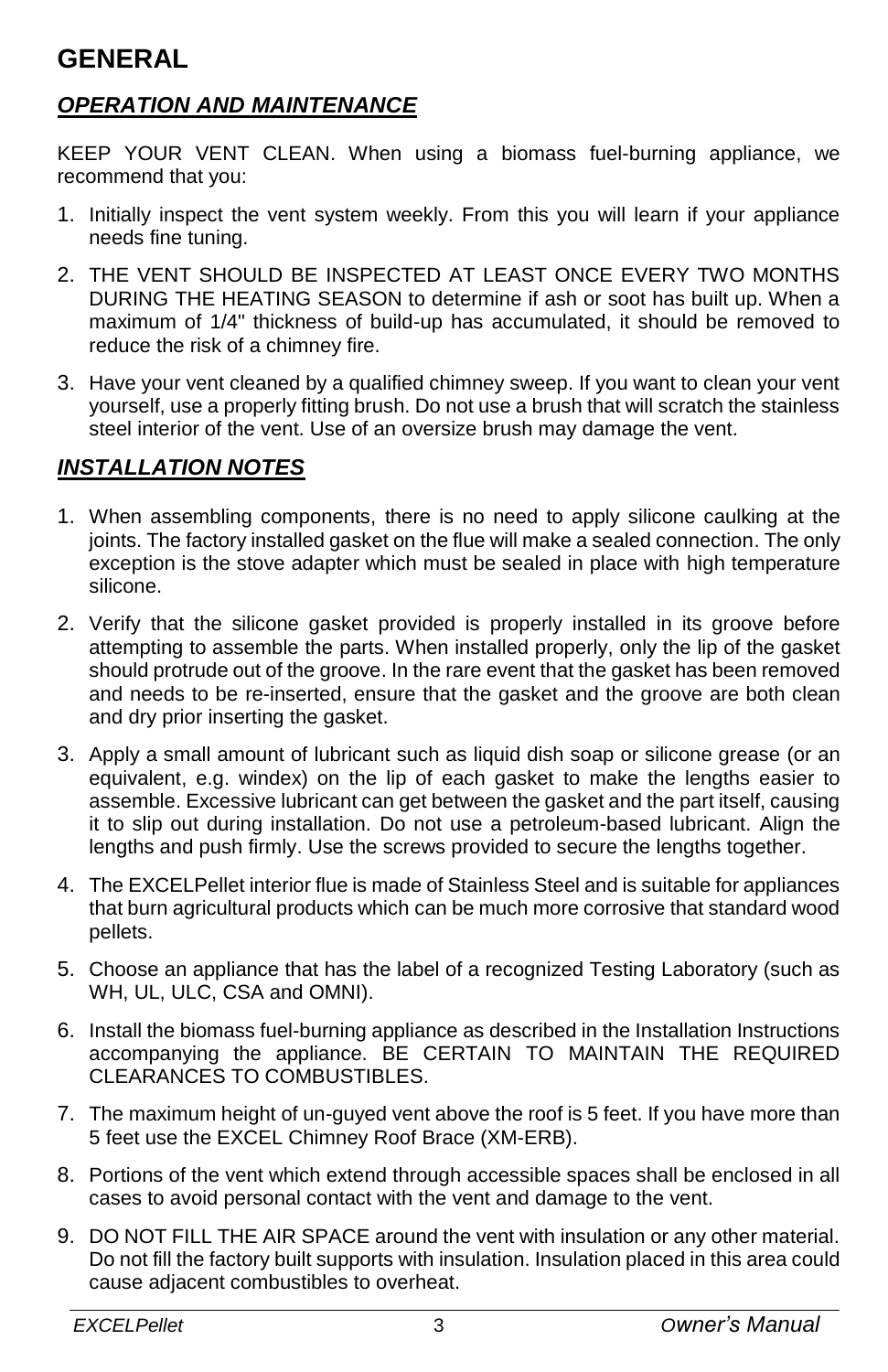- 10.Do not allow sawdust or construction debris to accumulate around the vent. Clean all areas surrounding the vent before closing up any enclosed areas.
- 11.In attics, it is important to extend the Ceiling Support / Radiation Shield (PSA with PSC) to the maximum height possible. This will prevent any contact between the insulation and the vent when loose fill insulation such as cellulose is used. This will also prevent contact with insulation added in the future.
- 12.The vent cap of a vertical installation through the roof must extend at least 12 inches above the roof line.
- 13.The following does not apply to installations in single and two-family dwellings: Factory built vents which extend through any story above that on which the connected appliance is located are to be provided with enclosures having a fire resistance rating equal to or greater than that of the floor or roof assemblies through which they pass.
- 14.Rules for termination cap:



- A. The clearance above grade is 18" minimum.
- B. The clearance to a window or door that may be opened is 48" to the side, 48" below the window/door, and 12" above the window/door. See note 1.
- C. 12" clearance to a permanently closed window is recommended to prevent condensation on the window.
- D. The vertical clearance to a ventilated soffit that is above the termination and within 2 feet horizontally of the center-line of the termination is 18".
- E. The clearance to an unventilated soffit is 12".
- F. The clearance to an outside corner is 12" from center of pipe.
- G. The clearance to an inside corner is 12".
- H. A vent must not be installed within a 3 foot wide space above a gas meter/regulator assembly when measured from the horizontal center-line of the regulator. See note 1.
- I. The clearance to service regulator vent outlet is a minimum of 6 feet. See note 1.
- J. The clearance to a non-mechanical air supply inlet to the building or the combustion air inlet to any other appliance is 48". See note 1.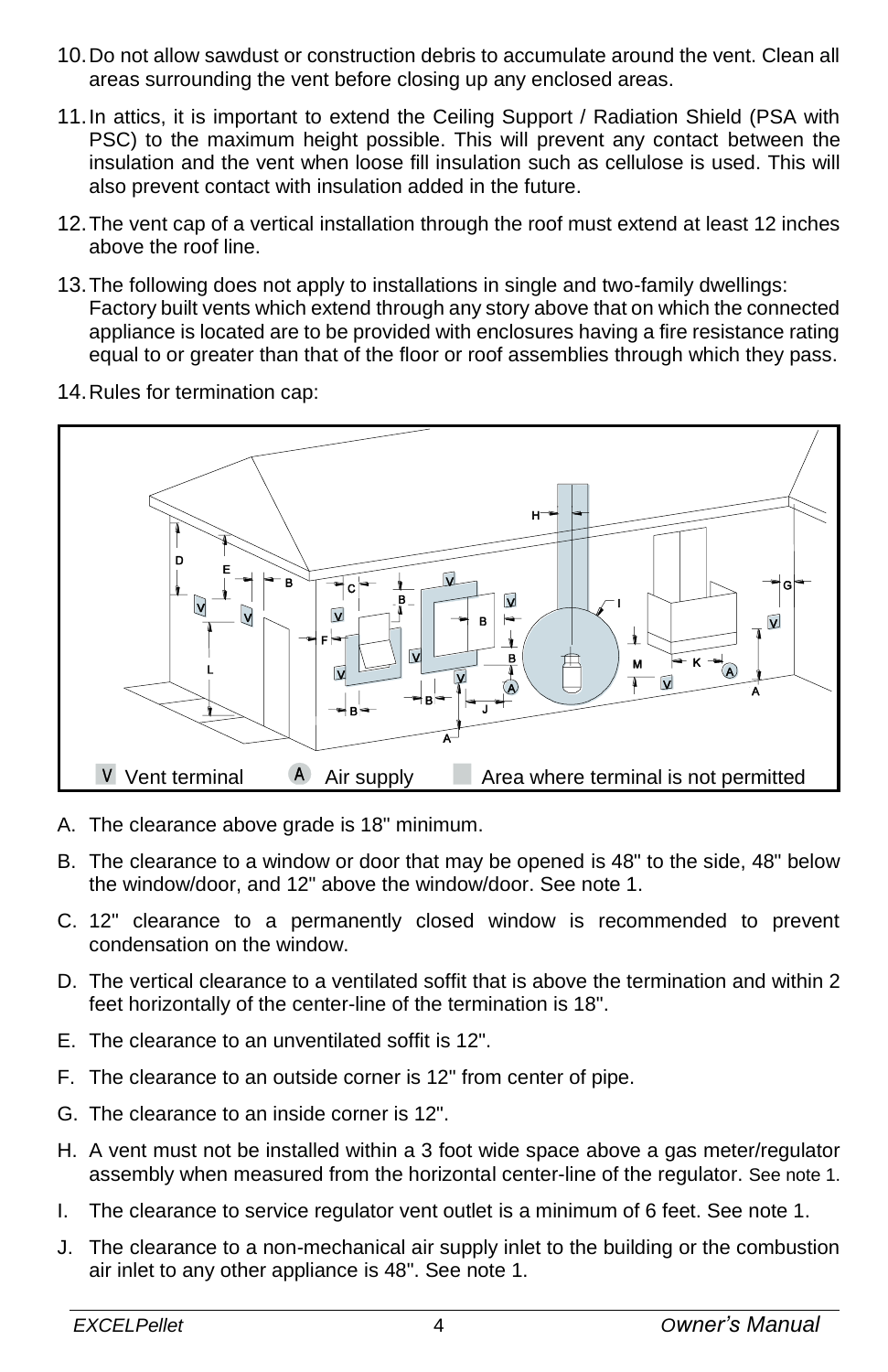- K. The clearance to a mechanical air supply inlet is 10 feet minimum. See note 1.
- L. The clearance above a paved sidewalk or a paved driveway located on public property is a minimum of 7 feet. A vent shall not terminate directly above a sidewalk or paved driveway which is located between two single family dwellings and serves both dwellings. See note 1.
- M. The clearance under a veranda, porch, deck or balcony is 12''. This is only permitted if the veranda, porch, deck, or balcony is fully open on at least 2 sides beneath the floor. See note 1.

*NOTE 1: Certain local codes or regulations may require different clearances.*

# <span id="page-4-0"></span>**PLANNING YOUR INSTALLATION**

#### <span id="page-4-1"></span>*GENERAL*

Prior to starting your installation, we suggest you take the following into consideration:

- 1. Contact your local building authority and/or fire officials for permits, restrictions and installation inspections. You may also wish to contact your home insurance representative.
- 2. Review all your options for the appliance location and venting configuration. Try to minimize the alteration and reframing of structural components of the building (wall studs, water pipes, electrical wiring, ceiling joists, roof rafters, etc.). It may be easier to change the location of your appliance than to modify the building structure.
- 3. Carefully read the appliance and the venting system instruction manuals. Good planning might save you time, work and money.
- 4. Use only authorized EXCELPellet listed components. Do not use damaged parts.

## *TOOL CHECKLIST*

Tools and equipment you may need for your installation.

- Eye protection
- Gloves - Tape measure
- 
- Nails - Stud sensor
	- Square
		- Screwdrivers - Screws

- Drill - Drill bits

- Pliers
- Hammer - Ladder
- Caulking gun
	- Plumb Bob

- Level

- Circular saw
- Extension cord - Marking pencil
- Hand saw
- Keyhole saw
	- Hi temp. silicone sealant



## <span id="page-4-2"></span>*RULES OF SAFETY*

- 1. Wear gloves when handling metal parts with sharp edges.
- 2. Wear safety glasses.
- 3. Electrical tools must be grounded.
- 4. If a ladder is required, it must be in good condition, installed on a firm surface, and levelled.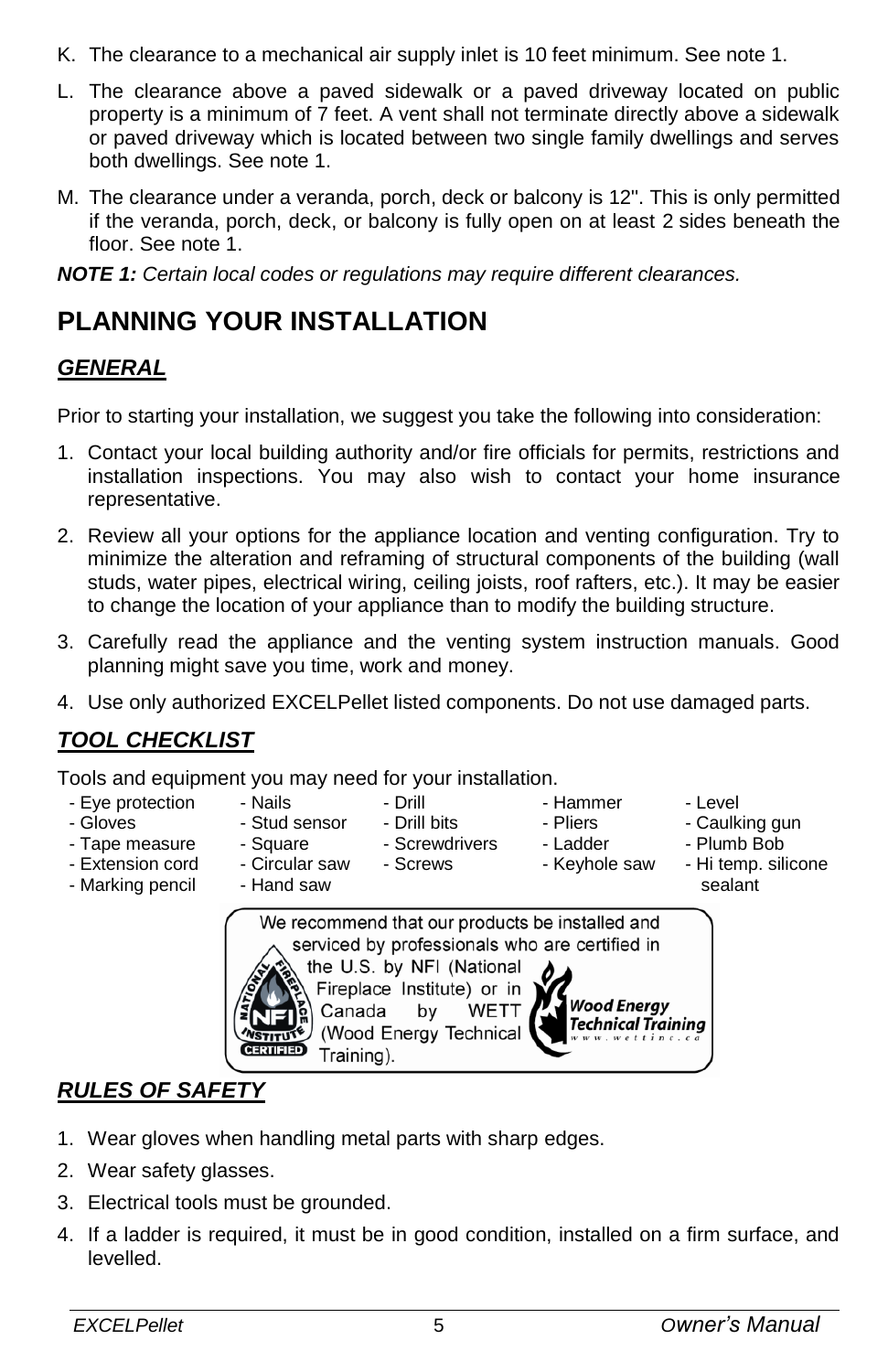5. When cutting a wall, floor or ceiling, be careful not to damage wiring, gas or water pipes. If these elements need to be relocated, it should be done by a qualified person.

# <span id="page-5-0"></span>**INSTALLATION INSTRUCTIONS**

Typical installations are shown in these instructions. The clearance between the vent and combustible material must never be less than 1''. **DO NOT FILL THIS AREA WITH INSULATION.**

#### <span id="page-5-1"></span>*THROUGH-THE-WALL INSTALLATIONS*

Figures 1 and 2 are considered preferred installations because they provide natural draft in the event of a power failure. Figure 3 is also an acceptable horizontal installation.



1. Determine a location for the vent that is as near as possible to the appliance outlet. Cut and frame a hole in the wall where the vent will pass. Refer to the installation notes on page 4 to make sure the vent termination respects the guidelines for vent termination location. Refer to the technical specifications on page 2 to determine the rough opening required for the wall thimble selected.

There are three options for wall thimbles. The Insulated Wall Thimble (PWT) is the most common. The Insulated Wall Thimble With Outside Air (PWTOI) incorporates an intake for outside air into the design of the thimble which is required by some appliance manufacturers. The Insulated Wall Thimble With Outside Air Channel (PWTOC) also incorporates outside air into the design, but includes and adjustable channel which is ideal for hiding the outside air duct in basement installations.

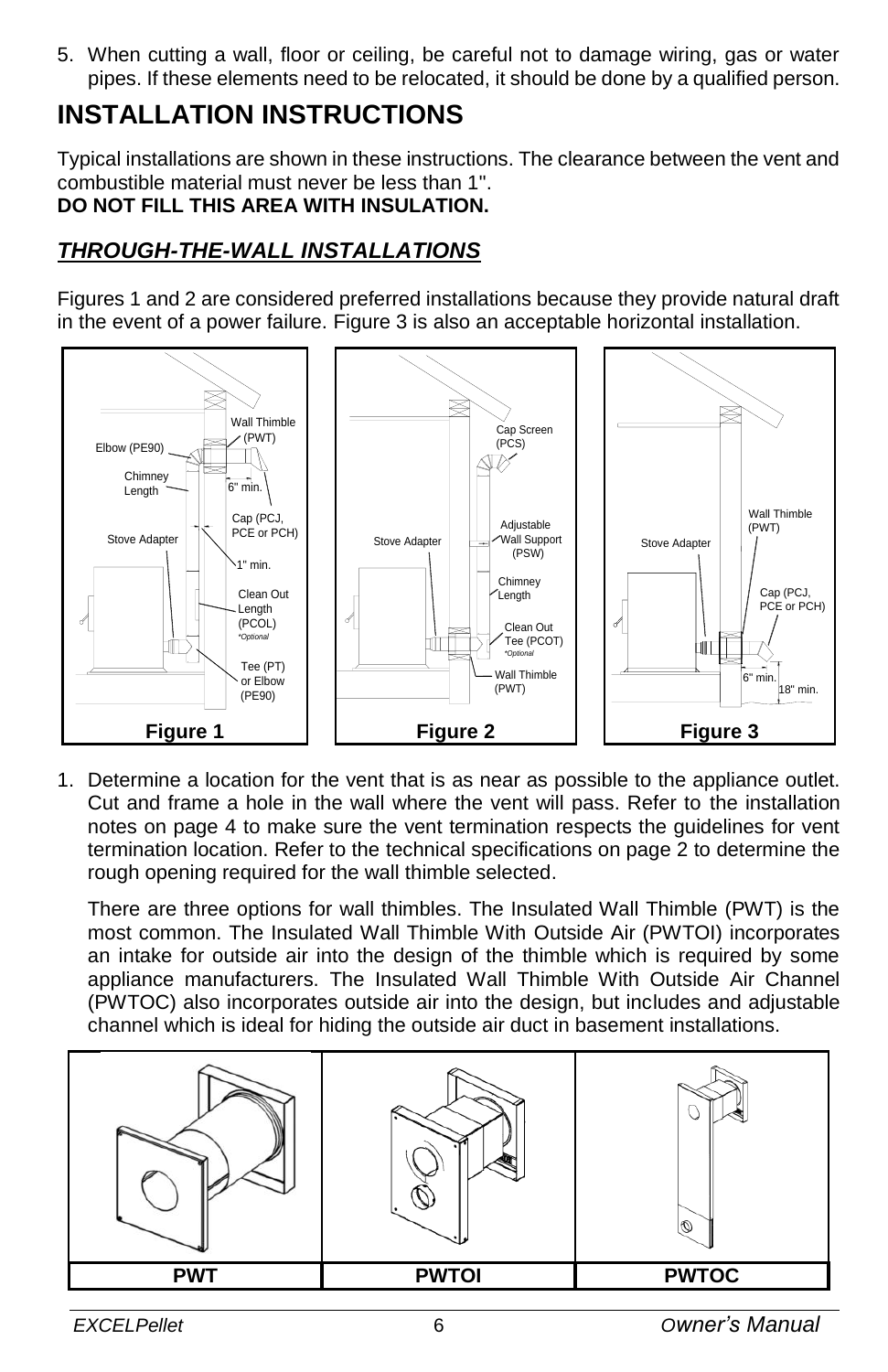- 2. From inside, install the interior portion of the wall thimble (black square plate with insulation) into the framed opening. Screw the thimble in place with four  $#8 \times 1 \frac{1}{2}$ " wood screws.
- 3. From outside, if the insulation sticks out more than 2" past the outside wall, trim it flush with the wall. Slide the exterior portion of the wall thimble (the unpainted galvalume square plate) over the insulation and screw it to the wall with four #8  $\times$  1 1/2" wood screws. Seal the joint between the plate and the wall with silicone caulking. Bend the small tabs on the wall thimble plate outwards. Fasten the tabs to the chimney length passing through the wall thimble with two #6 x 1/4" screws provided.

*NOTE: It is permitted to have a joint between two chimney lengths located inside the Insulated Wall Thimble (PWT). For walls thicker than 10 ½", use the Insulated Wall Thimble Extension (PWTE), which can accommodate walls up to 20 ¾" thick.*

4. At the stove, observe how the Stove Adapter (PAS) fits the appliance flue outlet. Apply high temperature caulking on the appliance flue collar or on the stove adapter to achieve an airtight seal. Fasten the stove adapter to the appliance flue collar using two #8 sheet metal screws. You may need to drill 1/8" diameter holes in the appliance flue collar if it is made of thick steel.

*NOTE: Any EXCELPellet Stove Adapter component (3PASH, 3PAT4, 3PAT3 or 3PI4) may be used as an alternative to the PAS.*

5. Fasten the first length, tee or elbow to the Universal Stove Adapter using three  $#6 x$ 1/4" sheet metal screws provided. Refer to the Installation Notes on page 3 for tips.

*NOTE: If the venting passes directly through the outside wall as shown as Figure 2, it is advised to install a Clean-Out Tee (PCOT) rather than a regular Tee (PT). The PCOT has an access panel to allow for horizontal cleaning through the back of the tee.*

- 6. Fasten additional lengths and components as necessary. Refer to Figures 1, 2 or 3 for typical installations.
- 7. If you are going up the outside wall (Figure 2), a Wall Support (PWS) is required. Pre-assemble the support as shown on Figure 4. The collar is adjustable for either 3" or 4" pellet vent. Install the wall support on the vent and tighten the band locking bolt just enough to hold the wall support in place.



- 8. Fasten the wall support brackets to the outside wall in a convenient location. First, drive two  $#8 \times 1$  1/2" or larger screws into the slotted holes. When you are certain of the brackets location, use two  $#8 \times 1 \frac{1}{2}$  or larger screws in the round holes to firmly attach the brackets in place. The wall support brackets are slotted where they contact the collar to allow for adjustment in wall clearance. Adjust the brackets so that the vent is at least 1" from the wall and parallel with it. Tighten the wall support collar around the vent and then secure it by fastening two  $#6 \times 1/4"$  screws through the prepunched holes in the collar.
- 9. Install additional wall supports as required at maximum intervals specified on page 2. The wall support should be adjusted to ensure the vent is vertical and spaced 1" (or more) from combustibles.
- 10.All horizontal terminations should face downwards. If your venting is vertical, first install a 90° elbow, then your choice of cap: Adjustable Jet Cap (PCJ), Horizontal Cap (PCH), Economy Cap (PCE) or simply a 45° elbow (PE45) facing down with a Spark Screen (PCS).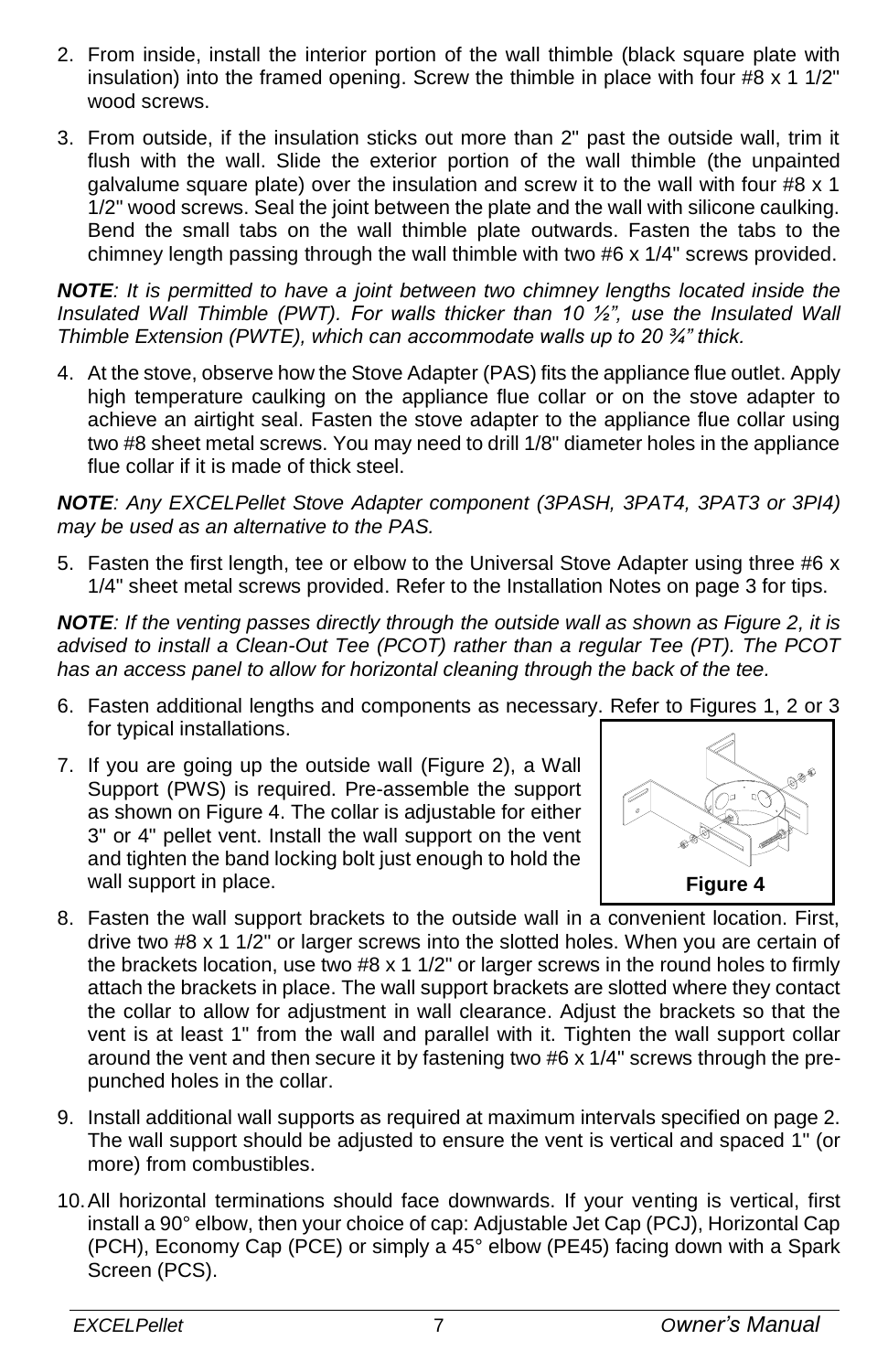*OPTIONAL: If the pellet vent system is in a tight space (Figure 1), it is beneficial to install a Clean Out Length (PCOL) or Clean Out Elbow (PCOE). Clean out parts have access doors drastically simplify the cleaning process.*

## <span id="page-7-0"></span>*VERTICAL INSTALLATION*

Figures 5, 6 and 7 are typical installations with a vertical termination cap.

For installations similar to Figure 7, follow the instructions for a "Through the Wall" installation up to Step 9 and then continue from Step 11 below.

Determine the right support for you: The Ceiling Support/Firestop can be used in a standard ceiling that does not pass into an insulated attic. The Ceiling Support/Radiation Shield (PSA) is required when passing into an attic. The Square Support (PSS) is best suited for cathedral ceilings, but can be used in any situation.



- 1. Determine a location for the vent that is as near as possible to the appliance flue collar. Using a plump bob, determine where the venting will pass. Cut a hole in the ceiling and roof for the venting and frame the openings for supports. Refer to the technical specifications on page 2 to determine the rough opening required for the support model you are installing.
- 2. If Installing the Ceiling Support/Radiation Shield (PSA)): from below, screw the base plate to the framing through the holes provided with four #8 x 1 1/2" wood screws.

If installing the Square Support (PSS), like Figure 6, the support must project at least 1/4" below the ceiling once installed. From below, push the support into the framed hole and screw the support to the framing with four  $#8 \times 1$  1/2" wood screws. Alternatively, if space is limited, angle brackets are provided with the support which can be screwed to the outside of the support box and then screwed to the surrounding framing. Install the finishing trim around the support box with the screws provided.

3. At the stove, observe how the Stove Adapter (PAS) fits the appliance flue outlet. Apply high temperature caulking on the appliance flue collar or on the stove adapter to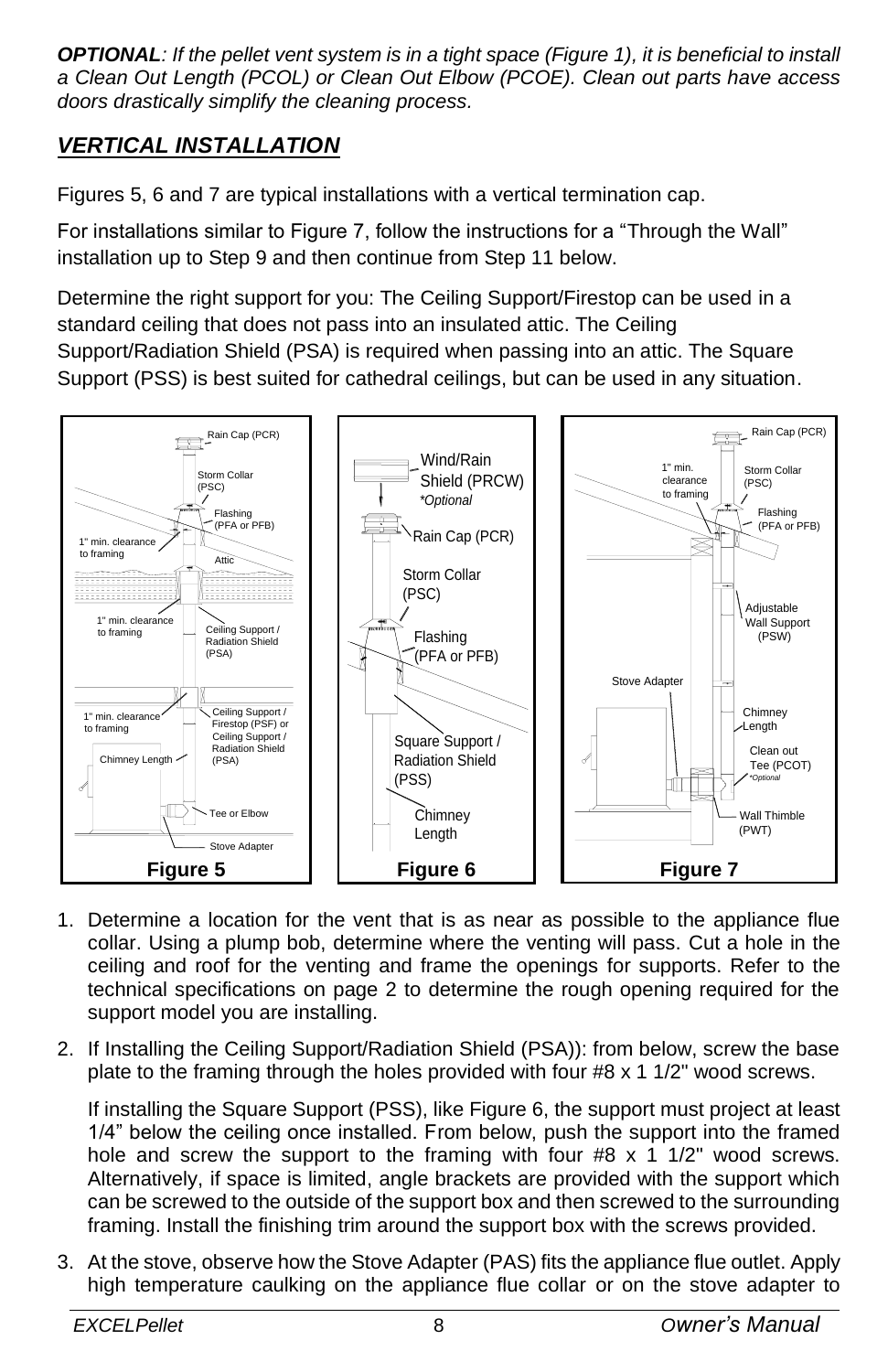achieve an airtight seal. Fasten the stove adapter to the appliance flue collar using two #8 sheet metal screws. You may need to drill 1/8" diameter holes in the appliance outlet if it is made of thick steel.

*NOTE: Any EXCELPellet Stove Adapter component (3PASH, 3PAT4, 3PAT3 or 3PI4) may be used as an alternative to the PAS.*

- 4. Fasten the first length, tee or elbow to the Universal Stove Adapter using three  $#6 x$ 1/4" sheet metal screws provided. Refer to Installation Notes on page 3 for tips.
- 5. Continue adding lengths until the venting is approximately 6" to12" below the ceiling support before proceeding to the next step
- 6. Measure the distance between the bottom of the support and the top of the length and add 1 3/4" to include the overlap. On a new length, make a mark at this measurement from the bottom of the length (using a slip length will make this easier).
- 7. Pre-assemble the support collar (for a 3" or 4" chimney) as shown in Figure 8. Install the collar on the recently marked length of chimney and tighten the band so that the bottom is flush with the previously made mark. Fasten the collar permanently to the length with two #6 x 1/4" screws provided. Install the length in the support and connect it to the length below with the screws provided.



8. Proceed the same way if you have to pass through other floors.

*NOTE:* A firestop is required at each floor, installed from below.

- 9. IF THE VENT IS NOT ENCLOSED IN THE ATTIC (Figure 5): install a Ceiling Support/Radiation Shield (PSA) and a Storm Collar (PSC). The Storm Collar (PSC) is used to cover the opening in the top of the shield in order to prevent loose fill insulation from contacting the pellet vent.
- 10.Continue adding chimney lengths and components until the required chimney height is reached. The vent cap should extend at least 12" above the roof line.
- 11.Install the Roof Flashing (PF, PFA or PFB for standard roofs or use a 6" EXCEL Metal Roof Flashing in combination with the MFA or MFB Metal Roof Flashing Adapters for EXCELPellet): seal the joint between the roof and the flashing with roofing tar or silicone. For sloped roofs, place the flashing under the upper shingles and on top of the lower shingles - approximately half of the flashing should be under the shingles. Secure the flashing to the roof using roofing nails or roofing screws. Place a bead of silicone on the pellet vent slightly above where the storm collar will be installed. Assemble the storm collar on the chimney above the silicone and pull it downwards through the silicone. Place another bead of silicone on the top side of the storm collar to ensure a watertight seal. Tighten the collar in place.
- 12.Fit the Vertical Rain Cap (PCR) to the top of the pellet vent. Fasten it with the three #6 x 1/4" screws provided. As an option, the Wind/Rain Shield (PRCW) may also be added to give extra protection against wind driven rain.

## <span id="page-8-0"></span>*INSTALLATION INTO A MASONRY CHIMNEY*

Figures 9, 10, 12, and 13 show typical installation configurations with an existing masonry chimney or masonry fireplace. Regulations are different in Canada and USA for this application. Check with the authority having jurisdiction in your area. These types of installation provide reliable venting for normal operation and natural draft in case of power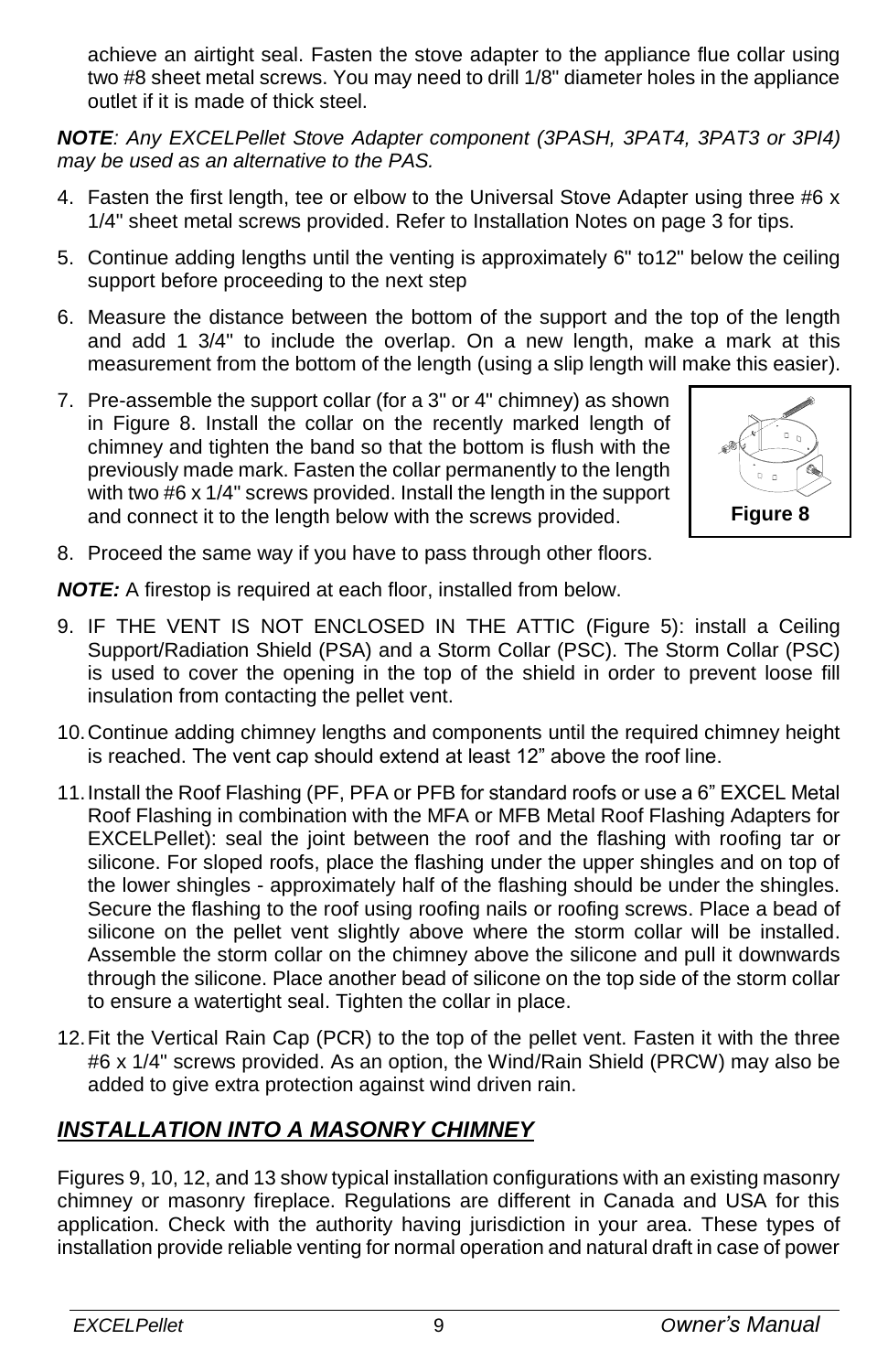failure.

#### **CANADA AND USA**

In Canada and some places in USA, it is required that the masonry chimney be relined from the appliance to the top of the chimney with a listed rigid or flexible liner.

## <span id="page-9-0"></span>*INSTALLATION INTO THE SIDE OF A MASONRY CHIMNEY*

- 1. Have the masonry chimney inspected by a qualified chimney installer or chimney sweep to verify its structural condition.
- 2. Read the appliance instruction manual thoroughly.



If your installation resembles Figure 10 (no chimney liner), proceed to step 6.

- 3. Measure and record the height from the top of the masonry chimney to the opening into the room. Add 12 inches to ensure the termination is above the roof line. Any listed rigid or flex liner can be used (CAN/ULC-S635 or UL 1777).
- 4. Cut the liner to length and connect the Flex Adapter Tee (PATF) to the bottom using the tabs built into the tee. Remove the snout (horizontal part) of the Flex Adapter Tee by rotating it counter clockwise. If the Flex Adapter Tee is unavailable, using a Flex Adapter (PAF) and a 90° Elbow (PE90) is acceptable.
- 5. Install the masonry liner as described in the instruction manual supplied with the liner system. Once the liner is installed in the masonry chimney, position the Flex Adapter Tee so that the opening faces into the room.

Reinstall the snout of the tee by inserting it and twisting clockwise to lock it in place.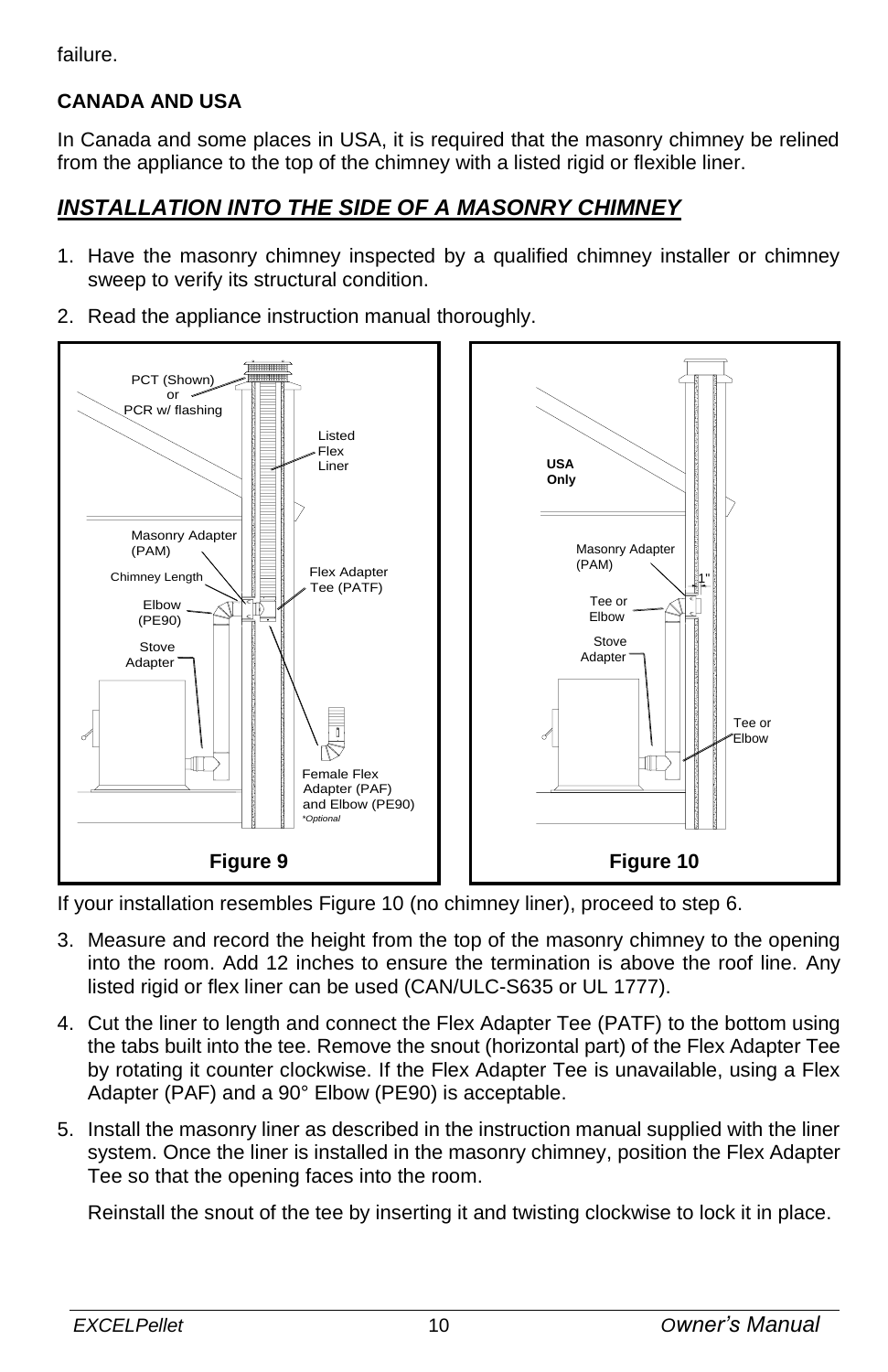- 6. Install the Masonry Adapter (PAM). Bend the tabs outwards and press the Masonry Adapter firmly into the existing thimble into the masonry chimney (Figure 11). The tabs will secure it in place.
- 7. At the pellet stove, observe how the Stove Adapter (PAS) fits the appliance flue outlet. Apply high temperature caulking on the appliance flue collar or on the stove adapter to achieve an airtight seal. Fasten the stove adapter to the appliance flue collar using two #8 sheet metal screws. You may need to drill 1/8" diameter holes in the appliance outlet if it is made of thick steel.



*NOTE: Any EXCELPellet Stove Adapter component (3PASH, 3PAT4, 3PAT3 or 3PI4) may be used as an alternative to the Universal Stove Adapter (PAS).*

- 8. Assemble the necessary components to reach the opening to the masonry chimney, use a slip length if necessary. Refer to the Installation Notes on page 3 for tips.
- 9. Insert a length of pellet vent into the opening of the masonry adapter. The length should pass all the way through the adapter and extend into the flue of the masonry chimney. If relining the chimney, it should extend long enough to connect to the Flex Adapter Tee or elbow. If not relining the chimney, it should extend 1" beyond the clay flue tile. Secure the length in place by screwing into the tabs on the masonry adapter.
- 10.Connect the length of pellet vent protruding from the masonry adapter to the lengths coming from the stove.
- 11.A cap must be present at the top of the masonry chimney to keep out rain. If relining the chimney, you can install the Coaxial Termination (PCT) for a traditional masonry look (Figure 14) or use the cap from the flex liner manufacturer. If you are not relining the chimney, the existing cap should be adequate if it is in good condition.

## <span id="page-10-0"></span>*INSTALLATION INTO A MASONRY FIREPLACE*

- 1. Have the masonry chimney inspected by a qualified chimney installer or chimney sweep to verify its structural condition.
- 2. Read the appliance instruction manual thoroughly.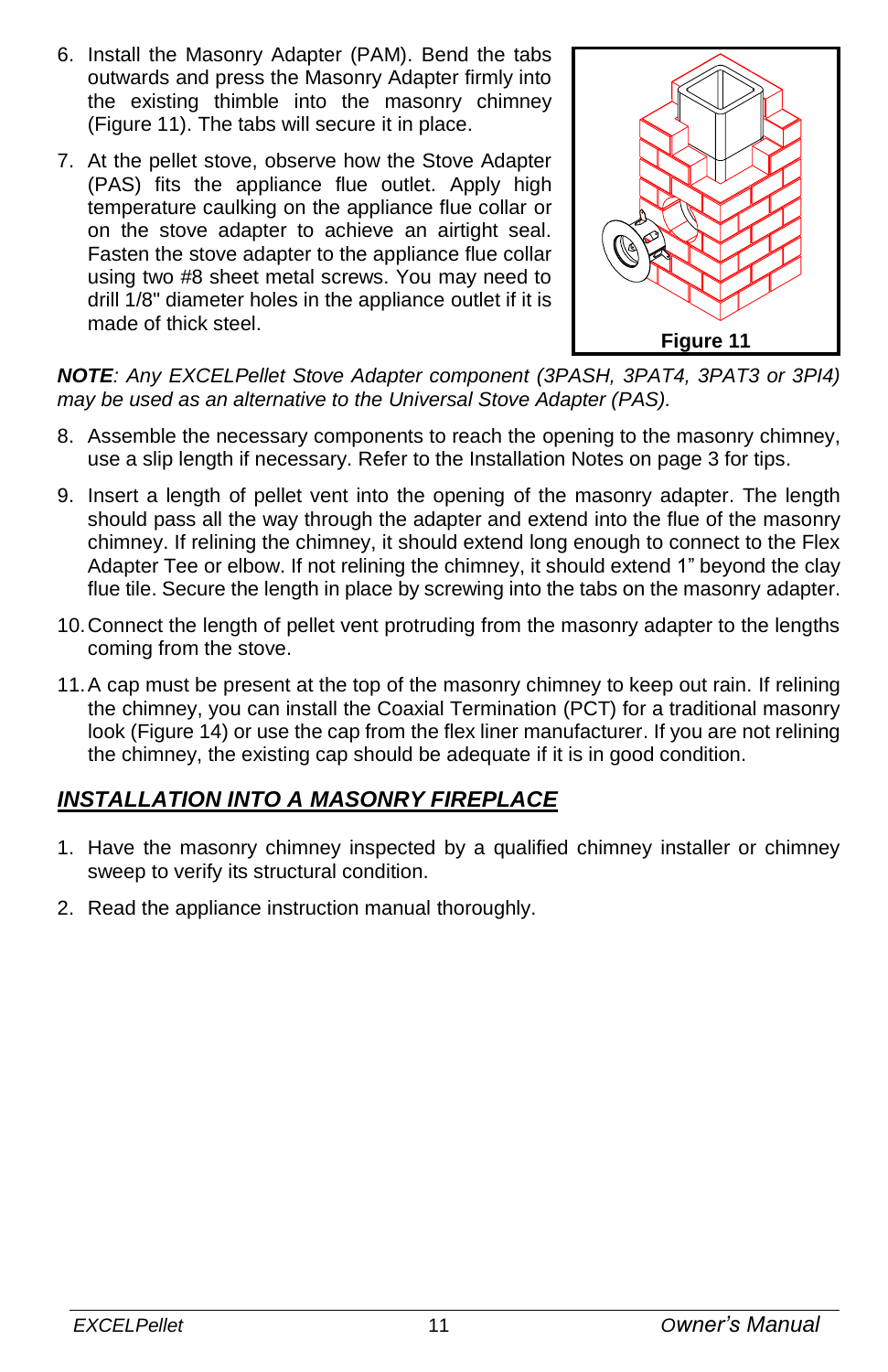

- 3. To prevent air penetration into the home, install a custom metal plate to block the area around the flexible liner that will be installed. Non-combustible insulation can also be used to fill in gaps around the liner.
- 4. Measure and record the height from the top of the masonry chimney to the stove or insert. Add 12 inches to ensure the termination is above the roof line. Any listed rigid or flex liner can be used (CAN/ULC-S635 or UL 1777).

If not fully relining the masonry chimney, a short length of liner must extend at least 18" above the air barrier described in Step 3.

*OPTIONAL: If the appliance requires a fresh air intake, it can be taken from the top of the masonry chimney (Figure 13). This installation requires the Traditional Co-linear Termination (CT4). Simply install a second liner in the appropriate diameter for the air intake and connect it to the intake portion of the CT4.*

5. Cut the liner to the length and Install it in the masonry chimney as described in the instruction manual supplied with the liner system.

If a traditional style cap is desired, the Traditional Coaxial Chimney Cap (PCT) is available (Figure 14). A flashing must be ordered separately (CTF or CTFC). Connect the liner to the extension on the base of the traditional style cap. The flashing can be modified to fit the chimney top or flue tile. Secure the flashing and cap in place.



6. At the pellet stove or insert, if a Stove Adapter (PAS) is required, observe how it fits the appliance flue outlet. Apply high temperature caulking on the appliance flue collar or on the stove adapter to achieve an airtight seal. Fasten the stove adapter to the appliance flue collar using two #8 sheet metal screws. You may need to drill 1/8" diameter holes in the appliance outlet if it is made of thick steel.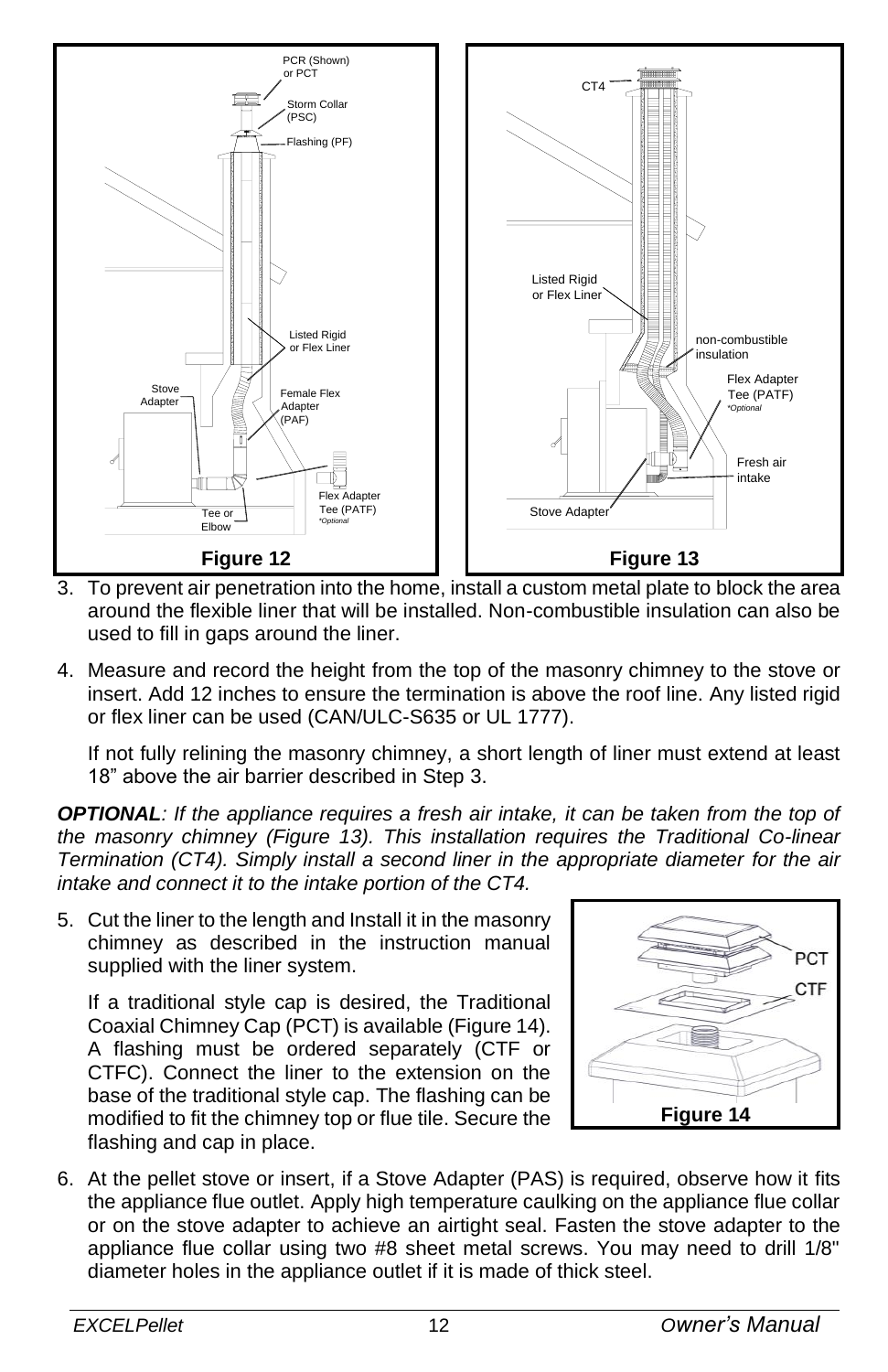*NOTE: Any EXCELPellet Stove Adapter component (3PASH, 3PAT4, 3PAT3 or 3PI4) may be used as an alternative to the Universal Stove Adapter (PAS).*

- 7. Connect the liner to the Flex Adapter Tee (PATF) at the bottom of the system. If one is unavailable, simply use a Flex Adapter (PAF) and a 90° elbow or tee.
- 8. Using the required lengths, attach the stove to the flex adapter tee or elbow.

#### <span id="page-12-0"></span>*EXCELPELLET CONNECTED TO TYPE A CHIMNEY*

Two options exist for connecting to a type A chimney. The Type A Chimney Reline Adapter (PAX) permits re-lining of the chimney with EXCELPellet or an approved flex liner and connects to the Chimney Adapter Cap (PCA) at the top. The more basic, Type A Chimney Adapter (PAA) connects to the base of the chimney and relies on chimney draft to vent products of combustion.

Relining the type A chimney is optional. However, appliances always function better when the chimney is relined. Also, relining prevents dust buildup within the chimney, making it easier to clean. We recommend using the PAX to fully reline the system.

Figure 15 shows an installation of the Chimney Reline Adapter (PAX).

Figure 16 shows the connection using the Chimney Adapter (PAA).

*NOTE: Burning agricultural products in a biomass appliance may void the warranty of some brands of type A chimney.*

- 1. Remove the existing connector pipe (black smoke pipe), leaving the type A chimney and stove pipe adapter in place. If a stove pipe adapter is not present, it is necessary to install one from the type A chimney manufacturer.
- 2. The interior of the existing chimney needs to be completely cleaned of soot and creosote. It should also be inspected by a qualified technician (such as a certified sweep) for structural integrity.
- 3. Determine the inner diameter of your Type A chimney and use the correct diameter of chimney adapter for your application. The adapter should fit on the outside of the type A chimney's stove pipe adapter. Secure it in place with the three  $#8 \times 1/2"$  screws provided.
- 4. At the stove, observe how the Stove Adapter fits the appliance flue outlet. Apply high temperature caulking on the appliance flue collar or on the stove adapter to achieve an airtight seal. Fasten the stove adapter to the appliance flue collar using two #8 sheet metal screws. You may need to drill 1/8" diameter holes in the stove outlet if it is made of thick steel.

*NOTE: Any EXCELPellet Stove Adapter component (3PASH, 3PAT4, 3PAT3 or 3PI4) may be used as an alternative to the PAS.*

#### **Installation of Reline Adapter (PAX)** *for PAA installation skip to step 8*

- 5. If relining with flex, install a Female Flex Adapter (PAF) on the top length and connect the flex to the adapter before proceeding.
- 6. Install enough lengths of EXCELPellet to pass through the adapter and into the type A chimney. If relining with EXCELPellet, continue assembling lengths of pellet vent from below and push them up through the chimney.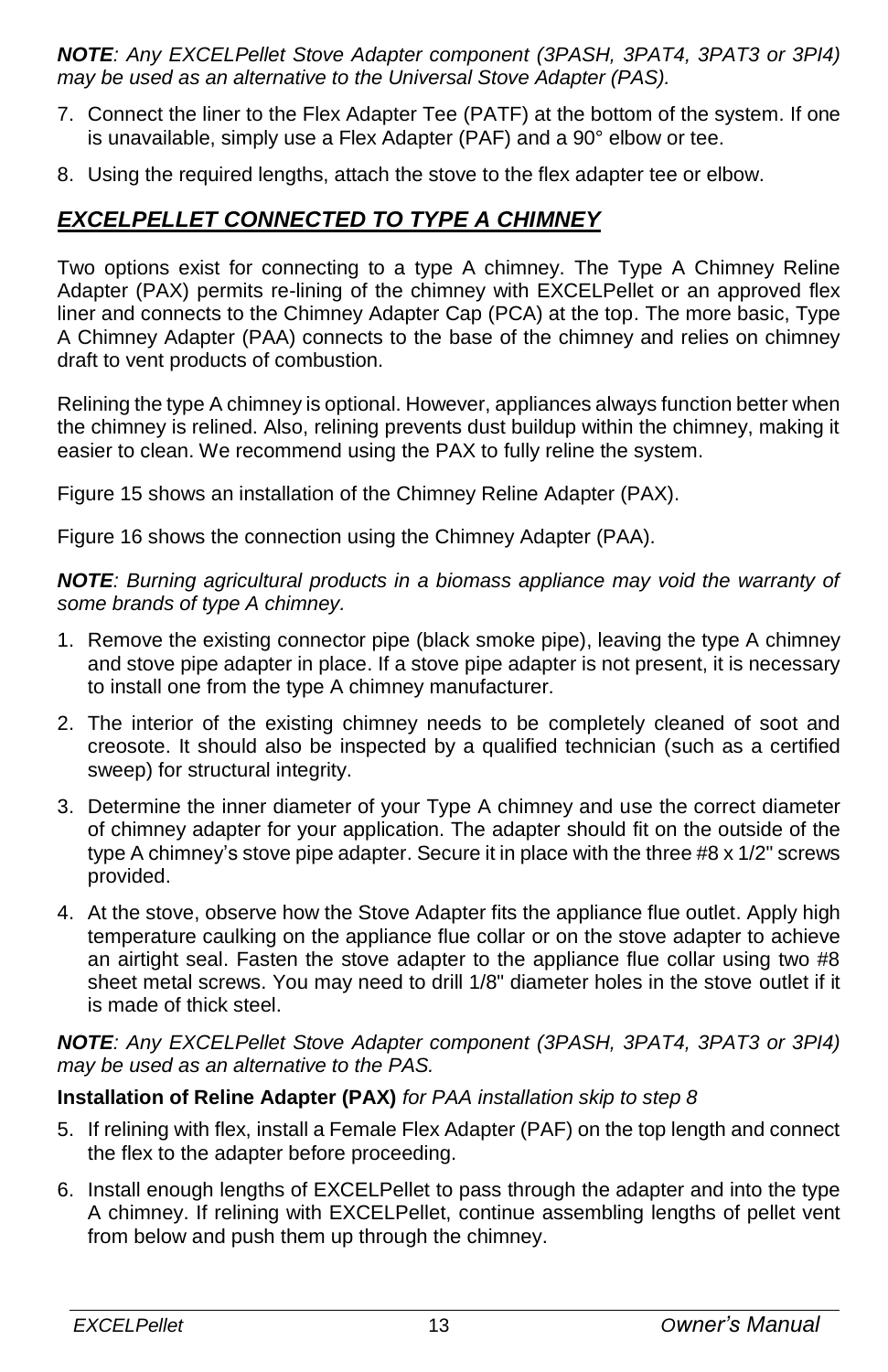7. At the top of the chimney, install the Chimney Adapter Cap (PCA). The Chimney Adapter Cap is designed to connect directly to the flex liner or pellet vent and will fit any style or size of type A chimney.

#### **Installation of Type A Adapter (PAA)**

8. Install the required lengths of EXCELPellet to connect to the Type A Adapter connected to the chimney. A slip length is recommended at the adapter to achieve a perfect fit. Screw the length to the adapter with the screws provided.



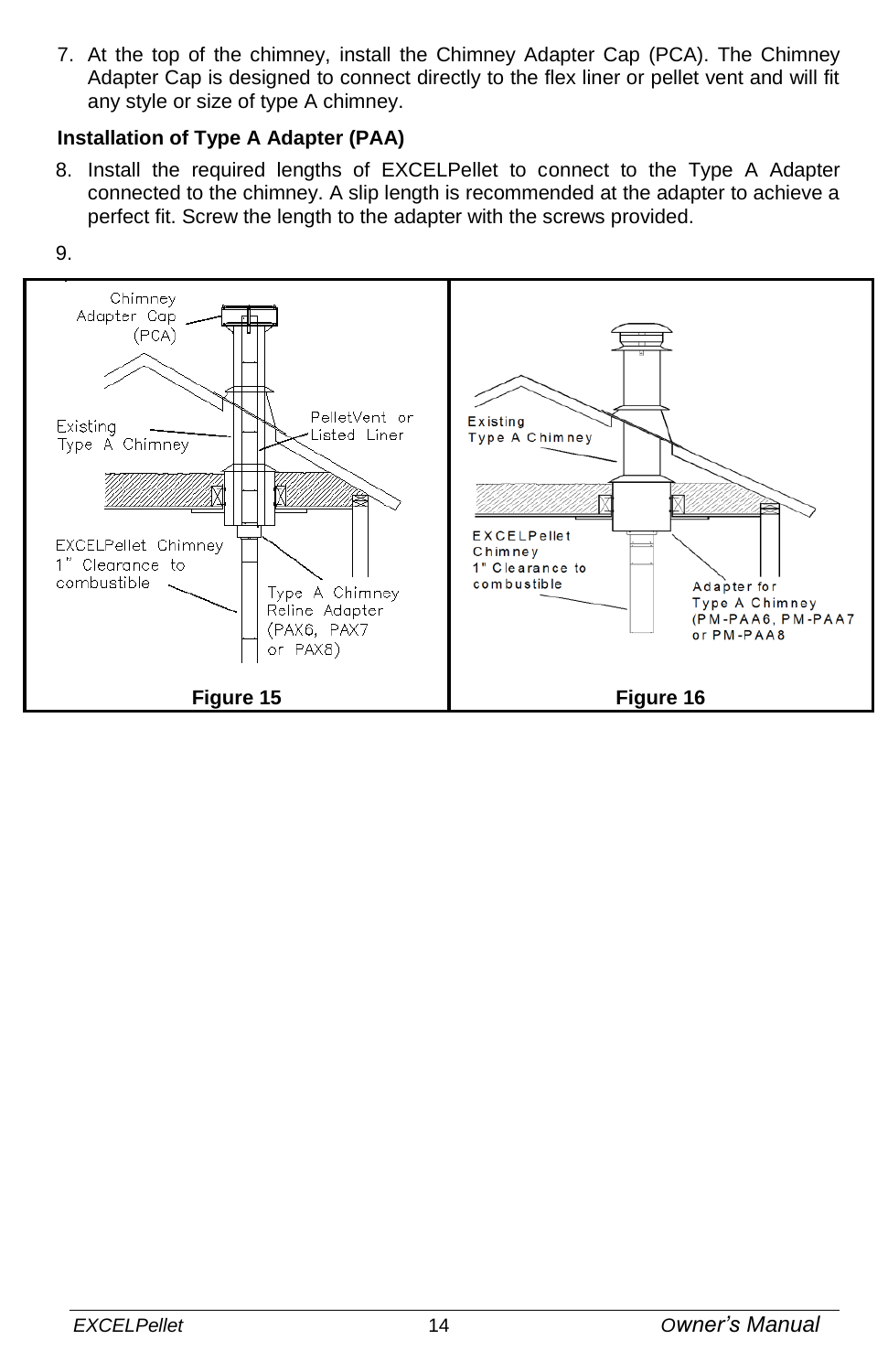# <span id="page-14-0"></span>**OFFSET TABLES**

| USE THIS TABLE IF YOU ARE NOT<br><b>INSTALLING AN ADJUSTABLE LENGTH</b><br><b>BETWEEN THE ELBOWS</b> |                   |               |  |
|------------------------------------------------------------------------------------------------------|-------------------|---------------|--|
| <b>LENGTH BETWEEN</b>                                                                                | <b>45° ELBOWS</b> |               |  |
| <b>OFFSETS</b>                                                                                       | <b>RISE</b>       | <b>OFFSET</b> |  |
| 3" INCH                                                                                              |                   |               |  |
| <b>NO LENGTH</b>                                                                                     | 7                 | 23/4          |  |
| 6" LENGTH                                                                                            | 93/4              | 5 3/4         |  |
| 12" LENGTH                                                                                           | 14                | 10            |  |
| 24" LENGTH                                                                                           | 23 1/4            | 19 1/4        |  |
| 36" LENGTH                                                                                           | 31                | 27            |  |
| 48" LENGTH                                                                                           | 39 1/2            | 35 1/2        |  |
| 48"+6" LENGTH                                                                                        | 42 1/2            | 38 1/2        |  |
| 48"+12" LENGTH                                                                                       | 46 3/4            | 42 3/4        |  |
| 48"+24" LENGTH                                                                                       | 55 3/4            | 51 3/4        |  |
| 48"+36" LENGTH                                                                                       | 63 3/4            | 59 1/2        |  |
| 48"+48" LENGTH                                                                                       | 72                | 68            |  |
| 48"+48"+12" LENGTH                                                                                   | 79 1/4            | 75 1/4        |  |
| 48"+48"+24" LENGTH                                                                                   | 88 1/2            | 84 1/2        |  |
| 4" INCH                                                                                              |                   |               |  |
| NO LENGTH                                                                                            | 7 1/4             | 3             |  |
| 6" LENGTH                                                                                            | 10                | 6             |  |
| 12" LENGTH                                                                                           | 14 1/4            | 10 1/4        |  |
| 24" LENGTH                                                                                           | 23 1/2            | 19 1/4        |  |
| 36" LENGTH                                                                                           | 31 1/4            | 27            |  |
| 48" LENGTH                                                                                           | 39 3/4            | 35 1/2        |  |
| 48"+6" LENGTH                                                                                        | 42 3/4            | 38 1/2        |  |
| 48"+12" LENGTH                                                                                       | 47                | 42 3/4        |  |
| 48"+24" LENGTH                                                                                       | 56 1/4            | 52            |  |
| 48"+36" LENGTH                                                                                       | 64                | 59 3/4        |  |
| 48"+48" LENGTH                                                                                       | 72 1/2            | 68 1/4        |  |
| 48"+48"+12" LENGTH                                                                                   | 79 1/2            | 75 1/4        |  |
| 48"+48"+24" LENGTH                                                                                   | 88 3/4            | 84 1/2        |  |

#### **All measures are in inches**

| USE THIS TABLE IF YOU ARE INSTALLING A 16" ADJUSTABLE<br><b>LENGTH BETWEEN THE ELBOW</b> |                   |                          |               |        |                                 |        |
|------------------------------------------------------------------------------------------|-------------------|--------------------------|---------------|--------|---------------------------------|--------|
| <b>LENGTH BETWEEN</b>                                                                    | <b>45° ELBOWS</b> |                          |               |        |                                 |        |
| <b>OFFSETS</b>                                                                           | <b>RISE</b>       |                          | <b>OFFSET</b> |        |                                 |        |
| 3" INCH                                                                                  |                   |                          |               |        |                                 |        |
| 6" LENGTH *                                                                              | 13 1/2            |                          | 21 1/2        | 91/2   |                                 | 17 1/2 |
| 12" LENGTH                                                                               | 15 1/2            | $\frac{1}{2}$            | 23 1/2        | 11 1/2 | $\overline{\phantom{a}}$        | 19 1/2 |
| 12"+6" LENGTH *                                                                          | 18 1/2            | $\blacksquare$           | 26 1/4        | 14 1/4 | $\overline{a}$                  | 22 1/4 |
| 24" LENGTH                                                                               | 24 3/4            | ٠                        | 32 1/2        | 20 1/2 | ٠                               | 28 1/2 |
| 36" LENGTH                                                                               | 32 1/2            | $\frac{1}{2}$            | 40 1/2        | 28 1/2 |                                 | 36 1/4 |
| 48" LENGTH                                                                               | 41                |                          | 48 3/4        | 37     |                                 | 44 3/4 |
| 48"+6" LENGTH                                                                            | 43 3/4            | $\frac{1}{2}$            | 51 3/4        | 39 3/4 |                                 | 47 3/4 |
| 48"+12" LENGTH                                                                           | 48                | $\overline{\phantom{a}}$ | 56            | 44     | $\overline{\phantom{a}}$        | 52     |
| 48"+24" LENGTH                                                                           | 57 1/4            |                          | 65 1/4        | 53 1/4 |                                 | 61 1/4 |
| 48"+36" LENGTH                                                                           | 65                | $\frac{1}{2}$            | 73            | 61     | $\frac{1}{2}$                   | 69     |
| 48"+48" LENGTH                                                                           | 41                |                          | 48 3/4        | 69 1/2 |                                 | 77 1/2 |
| 48"+48"+12" LENGTH                                                                       | 80 3/4            |                          | 88 3/4        | 76 3/4 |                                 | 84 1/2 |
| 48"+48"+24" LENGTH                                                                       | 90                | ٠                        | 97 3/4        | 85 3/4 |                                 | 93 3/4 |
| <b>4" INCH</b>                                                                           |                   |                          |               |        |                                 |        |
| 6" LENGTH *                                                                              | 13 3/4            | $\frac{1}{2}$            | 21 3/4        | 91/2   | $\overline{\phantom{a}}$        | 17 1/2 |
| 12" LENGTH                                                                               | 15 3/4            |                          | 23 3/4        | 11 1/2 | $\overline{\phantom{a}}$        | 19 1/2 |
| 12"+6" LENGTH *                                                                          | 18 3/4            | $\blacksquare$           | 26 3/4        | 14 1/2 | $\overline{\phantom{a}}$        | 22 1/2 |
| 24" LENGTH                                                                               | 25                | $\overline{\phantom{a}}$ | 33            | 20 3/4 | $\overline{\phantom{a}}$        | 28 3/4 |
| 36" LENGTH                                                                               | 32 3/4            |                          | 40 3/4        | 28 1/2 |                                 | 36 1/2 |
| 48" LENGTH                                                                               | 41 1/4            |                          | 49 1/4        | 37     |                                 | 45     |
| 48"+6" LENGTH                                                                            | 44 1/4            | $\frac{1}{2}$            | 52            | 40     | $\frac{1}{2}$                   | 48     |
| 48"+12" LENGTH                                                                           | 48 1/2            |                          | 56 1/4        | 44 1/4 |                                 | 52     |
| 48"+24" LENGTH                                                                           | 57 1/2            | ٠                        | 65 1/2        | 53 1/4 |                                 | 61 1/4 |
| 48"+36" LENGTH                                                                           | 65 1/4            | $\overline{a}$           | 73 1/4        | 61 1/4 | $\centering \label{eq:reduced}$ | 69     |
| 48"+48" LENGTH                                                                           | 73 3/4            | ÷,                       | 81 3/4        | 69 1/2 | $\frac{1}{2}$                   | 77 1/2 |
| 48"+48"+12" LENGTH                                                                       | 81                | $\overline{\phantom{a}}$ | 89            | 76 3/4 | $\overline{\phantom{a}}$        | 84 3/4 |
| 48"+48"+24" LENGTH                                                                       | 90 1/4            |                          | 98 1/4        | 86     |                                 | 94     |

**\* USE A 6" ADJUSTABLE LENGTH INSTEAD OF THE 16" ADJUSTABLE LENGTH**